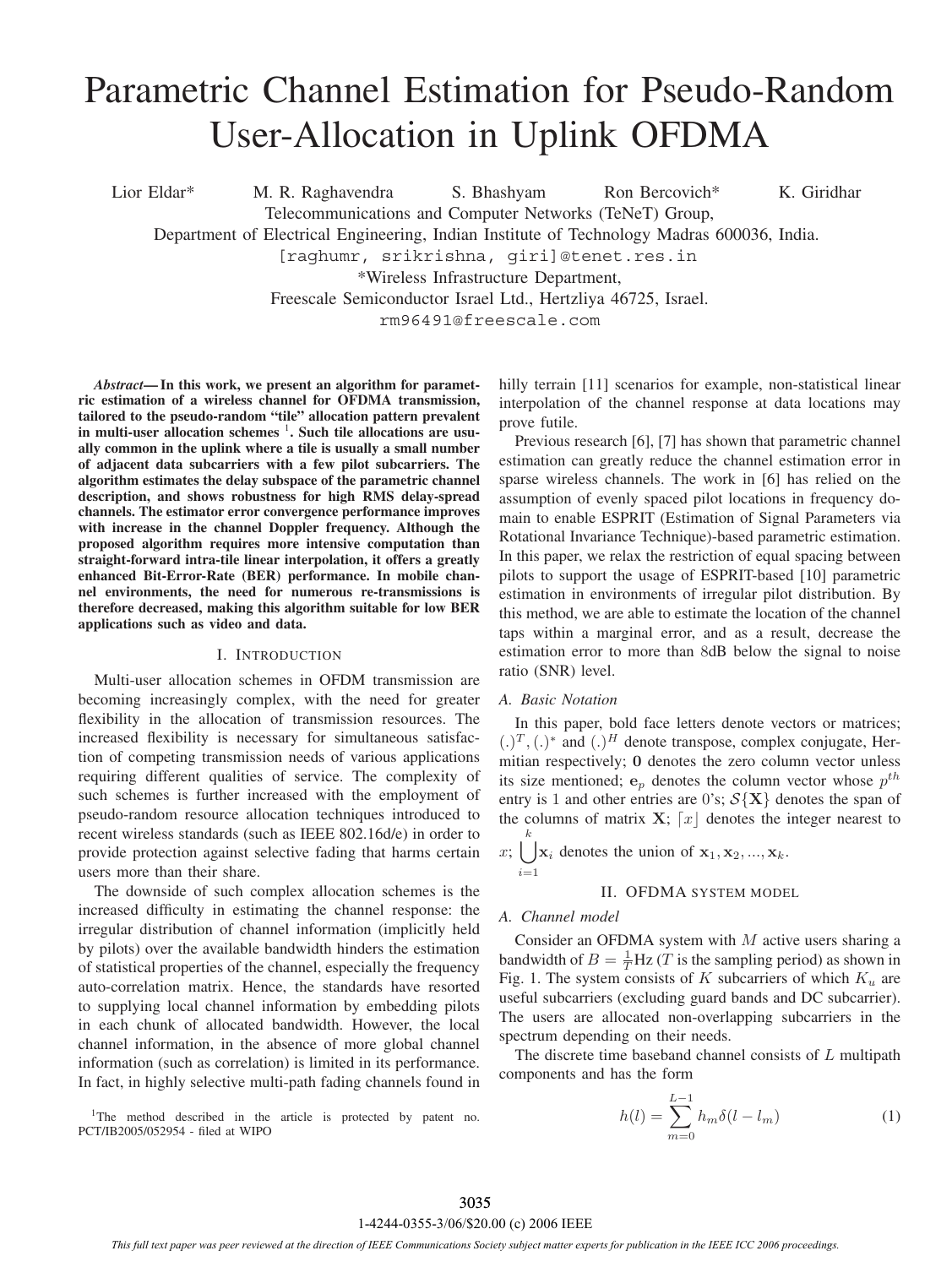

Fig. 1. Discrete time baseband equivalent of an OFDMA system with *M* users

where  $h_m$  is a zero-mean complex Gaussian random variable with  $E[h_i h_j^*]=0$  for  $i \neq j$ . In frequency domain

$$
\mathbf{H} = \mathbf{F} \mathbf{h} \tag{2}
$$

where  $\mathbf{H} = [H_0, H_1, ..., H_{K-1}]^T$ ,  $\mathbf{h} = [h_0, ..., h_{L-1}, 0, ..., 0]^T$ and **F** is K point DFT matrix. The impulse response length  $l_{L-1}$  is the upper bounded by length of cyclic prefix ( $L_{cp}$ ).

The received signal in frequency domain is written as,

$$
\mathbf{Y}_n = \sum_{i=1}^M \mathbf{X}_{i,n} \mathbf{H}_{i,n} + \mathbf{V}_n
$$
 (3)

where  $\mathbf{X}_{i,n} = \text{diag}(X_{i,n,0},...,X_{i,n,K-1})$  is  $K \times K$  diagonal data matrix and  $H_{i,n}$  is the  $K \times 1$  channel vector (2) corresponding to the  $i^{th}$  user in  $n^{th}$  symbol. The noise vector  $V_n$ is distributed as  $V_n \sim \mathcal{CN}(0, \sigma^2 I_K)$ . In further discussions, we assume the first user to be the desired user and drop the user specific subscripts.

In this paper, we have considered an OFDMA system operating in partially used sub-channeling (PUSC) mode akin to the IEEE 802.16d/e WMAN project [1], [2] with  $K = 2048$ and  $K_u = 1680$ . The frame structure is briefly described here. Three consecutive OFDM symbols in time forms a "slot". We reference the three OFDM symbols in the  $q^{th}$  slot as  $q_1, q_2$ , and  $q_3$  respectively. The useful subcarriers of a slot are divided into the "tiles". A tile is defined as a band of 4 frequency subcarriers by 3 time symbols, containing 4 pilots at its corners. The uplink PUSC tile structure is as shown in the Fig. 2.

The allocation of tiles to the users is as follows: In each time slot (3 OFDM symbols in time) there are  $\frac{3K_u}{12} = 420$  tiles. From each group of 70 contiguous tiles (6 groups altogether) a tile is selected at random to form a "subchannel". That is, 6 randomly selected tiles, one from each group, make up a single subchannel. The number of subchannels allocated to a single user can be any integer in  $(1, 2, \ldots, 70)$ .

Let  $N<sub>s</sub>$  be the number of subchannels allocated for the desired user in a slot. We assume that the subchannel allo-



Fig. 2. IEEE 802.16d/e uplink tile structure

cation does not change over the duration of multipath delay estimation. Let  $I$  represent the set of all subcarrier indices of the desired user. The number of pilot subcarriers allocated for the desired user in an OFDM symbol ( $1^{st}$  or  $3^{rd}$  symbol in a slot) is  $K_p = N_s \times 6 \times 2$  (this follows from tile structure given in Fig. 2). Note that  $K_p$  is always an even number. Let  $\mathcal{I}_p$  represent the set of all pilot subcarrier indices of the desired user in the  $1^{st}$  (or  $3^{rd}$ ) OFDM symbol.

We address channel estimation applied to the uplink transmission scenario, in which the channel estimates are derived from pilots embedded in the transmission sequence. The tile structure shown in Fig. 2 will serve as the basis for this discussion. While intra-tile linear interpolation is a natural choice in this case, as the pilots "surround" the data carriers in both frequency and time dimensions, it suffers from an inherent interpolation error floor, which becomes acute in high RMS-delay spread channels (SUI models 5, 6 for instance). In order to break the error floor, inter-tile processing is necessary.

The proposed channel estimator exploits the structure of the tile as a sensor "doublet" (taken from the terminology of [10]) to estimate the tap locations. After estimating the tap locations on the timescale within a certain error range, the algorithm attempts to localize the tap locations to a single sample, and finally compute the amplitude at these tap locations.

## III. CHANNEL ESTIMATION

The received signal in frequency domain on pilot subcarriers of the desired user is written as (3)

$$
\mathbf{Y}'_n = \mathbf{X}'_n \mathbf{H}'_n + \mathbf{V}'_n. \tag{4}
$$

With the linear, Gaussian measurement model in (4) all linear unbiased channel estimators lead to least squares (LS) estimator [3], [5] and is given by,

$$
\hat{\mathbf{H}}'_{ls,n} = \mathbf{X}'^{-1}_{n} \mathbf{Y}'_{n} = \mathbf{F}' \mathbf{h}_{n} + \underbrace{\mathbf{X}'^{-1}_{n} \mathbf{V}'_{n}}_{\mathbf{W}'_{n}}
$$
(5)

where  $\mathbf{F}'$  is the modified matrix obtained from the  $K$ -point DFT matrix by selecting the rows corresponding to the pilot subcarrier indices  $\mathcal{I}_p$  and the noise vector is distributed as  $\mathbf{W}'_n \sim \mathcal{CN}(0, \sigma^2 \mathbf{I}_{K_p})$  (The pilot symbols are assumed to be BPSK modulated with  $|X'_n|^2 = 1$ ).

The proposed parametric channel estimation method exploits the shift invariance structure of the signal space spanned by the channel estimates corresponding to the even and odd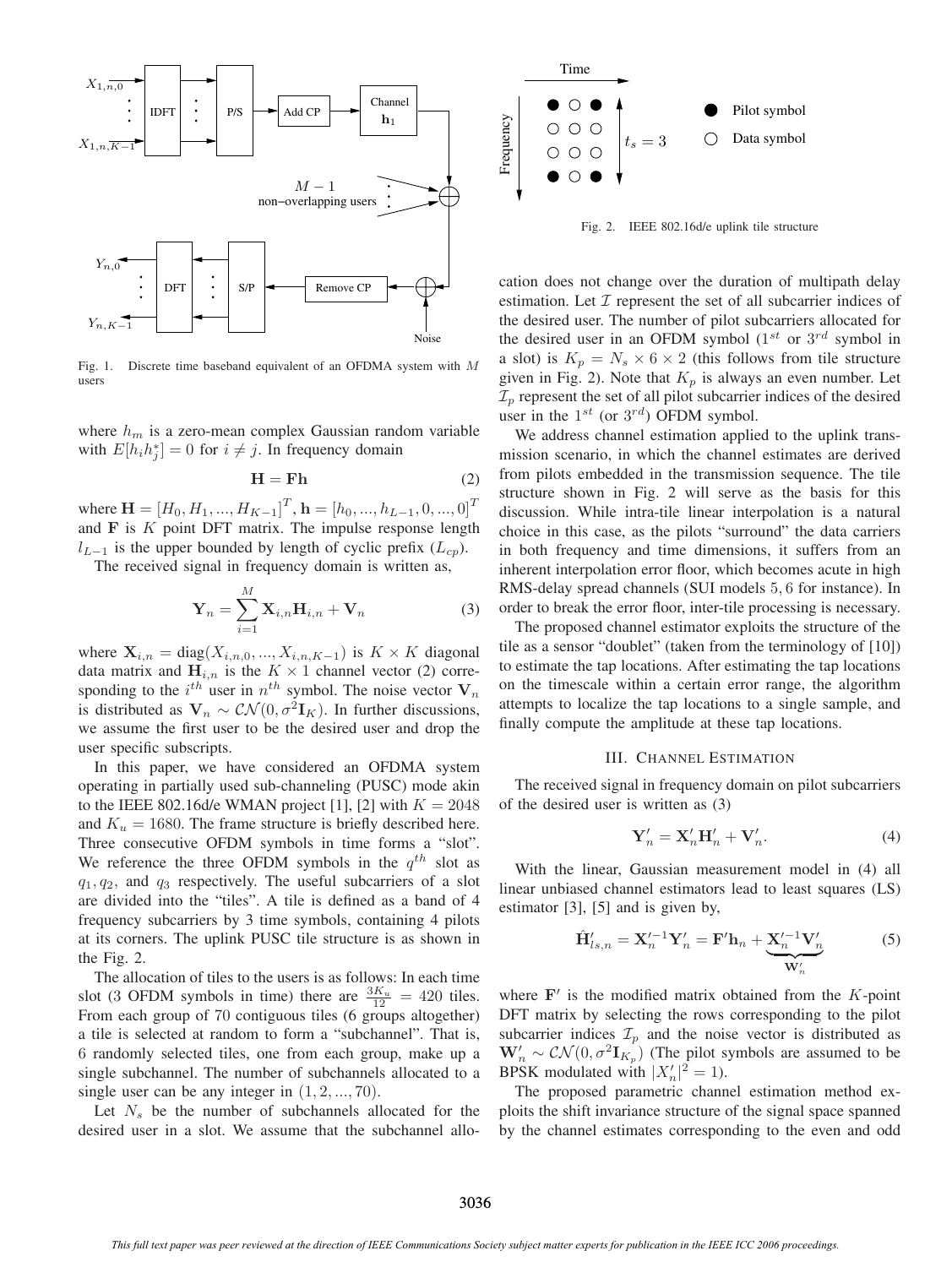pilot locations of  $\hat{\mathbf{H}}'_{ls,n}$  and hence enabling the use of ESPRITbased multipath delay estimator.

The elements of the vector  $\hat{\mathbf{H}}'_{ls,n}$  are rearranged to give the augmented  $\hat{\mathbf{H}}'_{aug,n}$  as follows:

$$
\hat{\mathbf{H}}'_{aug,n} = \begin{bmatrix} \hat{\mathbf{H}}'_{o,n} \\ \hat{\mathbf{H}}'_{e,n} \end{bmatrix} = \mathbf{H}'_{aug,n} + \mathbf{W}'_{aug,n}
$$
(6)

where  $\hat{\mathbf{H}}'_{o,n}$ ,  $\hat{\mathbf{H}}'_{e,n}$  represent the odd and even elements of the vector  $\hat{\mathbf{H}}'_{ls,n}$  respectively, and  $\mathbf{W}'_{aug,n}$  represent the corresponding rearrangement in the noise vector  $W_n'$ . The vectors  $\hat{\mathbf{H}}'_{o,n}$ ,  $\tilde{\mathbf{H}}'_{e,n}$  are derived as

$$
\hat{\mathbf{H}}'_{o,n} = \mathbf{J}_1 \hat{\mathbf{H}}'_{ls,n} \quad \text{and} \quad \hat{\mathbf{H}}'_{e,n} = \mathbf{J}_2 \hat{\mathbf{H}}'_{ls,n} \tag{7}
$$

where  $J_1$  and  $J_2$  are  $\frac{K_p}{2} \times K_p$  selection matrices defined as

$$
\mathbf{J}_1 = [\mathbf{e}_1 \ 0 \ \mathbf{e}_2 \ 0 \ \mathbf{e}_3 \dots 0] \tag{8}
$$

$$
\mathbf{J}_2 = \begin{bmatrix} 0 & \mathbf{e}_1 & 0 & \mathbf{e}_2 & 0 & \dots & \mathbf{e}_{\frac{K_p}{2}} \end{bmatrix} . \tag{9}
$$

We have

$$
\mathbf{H}'_{aug,n} = \left[ \begin{array}{c} \mathbf{F}'_o \mathbf{h}_n \\ \mathbf{F}'_e \mathbf{h}_n \end{array} \right] = \left[ \begin{array}{c} \mathbf{F}'_o \mathbf{h}_n \\ \Phi \mathbf{F}'_o \mathbf{h}_n \end{array} \right] \tag{10}
$$

where the two sub-matrices  $\mathbf{F}'_o$ ,  $\mathbf{F}'_e$  contain the odd and even rows of F<sup>'</sup> respectively. Exploiting the tile structure (Fig. 2) the sub-matrices are connected by a diagonal matrix  $\Phi = \text{diag}\left(e^{\frac{-j2\pi t_s l_0}{K}}, ..., e^{\frac{-j2\pi t_s l_{L-1}}{K}}\right)$  as  $\mathbf{F}'_e = \Phi \mathbf{F}'_o$  where  $t_s = 3$  is the tile separation.

The first stage of the algorithm is acquisition of the subspace spanned by the dominant eigenvectors of the auto-correlation matrix of channel vector  $\hat{\mathbf{H}}'_{aug}$ . The auto-correlation matrix is not directly estimated. Rather, its decomposition via a delaysubspace tracker is estimated. The reason for using a tracking algorithm, instead of an averaging technique like the forwardbackward and spatial smoothing approach [9], is the irregular spacing of the pilot subcarriers over the frequency grid. With such as irregular pilot subcarrier spacing, techniques such as [9] cannot be easily used.

### *A. Subspace learning*

The subspace tracking algorithm is as follows: Initialize:  $L_m$  - the upper limit on the number of paths,

$$
\mathbf{Q}_0 = \left[ \begin{array}{c} \mathbf{I}_{L_m} \\ \mathbf{0}_{K_p \times L_m} \end{array} \right], \mathbf{C}_0 = \mathbf{I}_{L_m}, \mathbf{A}_0 = \mathbf{0}_{K_p \times L_m}. \tag{11}
$$

For every OFDM symbol with pilot subcarriers update,

$$
\mathbf{Z}_n = \mathbf{Q}_{n-1}^H \hat{\mathbf{H}}'_{aug,n} \tag{12}
$$

$$
\mathbf{A}_n = \frac{1}{n} \{ (n-1)\mathbf{A}_{n-1} \mathbf{C}_{n-1} + \hat{\mathbf{H}}'_{aug,n} \mathbf{Z}_n^H \} \qquad (13)
$$

$$
\mathbf{A}_n = \mathbf{Q}_n \mathbf{R}_n \quad \text{(QR decomposition)} \tag{14}
$$

$$
\mathbf{C}_n = \mathbf{Q}_{n-1}^H \mathbf{Q}_n. \tag{15}
$$

Differing from [8] is the incorporation of the new information into the matrix. In (13), we have used linear averaging, in which the effect of a new symbol decreases with time, as opposed to applying a constant weight to the new value as in [8]. The reason for this, is that in a multi-user environment, the allocation scheme changes very rapidly, and hence the entire duration of the algorithm is several tens of OFDM symbols. We assume that within that period of time the delay-subspace remains constant 2. In this scenario, it would be detrimental to use a constant weight for the new information, as it leads to gradual "memory loss" of information derived from past symbols which is still very relevant to the current estimation.

The matrix  $\mathbf{Q}_n$  will eventually converge to the matrix of eigenvectors of the auto-correlation matrix  $\mathbf{R}$  =  $E\{\hat{\mathbf{H}}'_{aug}\hat{\mathbf{H}}'_{aug}\}$ . The difference in Frobenius norm between consecutive eigenvector matrices is used as a metric to quantify the convergence. Once the metric goes below a predefined threshold, we declare convergence.

#### *B. ESPRIT-based multipath delay estimation*

Once the subspace tracking algorithm converges, the number of paths are estimated  $(L)$  using the method given in [8] and delay subspace basis is derived as  $Q_s = Q_n(:, [1:L])$ .

The multipath delays are estimated from the delay subspace basis using ESPRIT algorithm. The two shift invariant subspaces  $U_1, U_2$  are derived from the estimated delay subspace basis as (pp. 1171-1175, [12]),

$$
\hat{\mathbf{U}}_1 = \begin{bmatrix} \mathbf{I}_{\frac{K_p}{2}} & \mathbf{0}_{\frac{K_p}{2} \times \frac{K_p}{2}} \end{bmatrix} \mathbf{Q}_s \tag{16}
$$

$$
\hat{\mathbf{U}}_2 = \begin{bmatrix} \mathbf{0}_{\frac{K_p}{2} \times \frac{K_p}{2}} & \mathbf{I}_{\frac{K_p}{2}} \end{bmatrix} \mathbf{Q}_s.
$$
 (17)

The subspaces  $U_1, U_2$  are such that  $\mathcal{S}\{\mathbf{U}_1\} = \mathcal{S}\{\mathbf{F}_o\}$  and  $\mathcal{S}\{\mathbf{U}_2\} = \mathcal{S}\{\mathbf{F}_e\} = \mathcal{S}\{\Phi\mathbf{F}_o\}.$ 

The steps involved in multipath delays (tap locations) estimation are [12]

(a) Solve for the matrix **Y**, such that  $\hat{\mathbf{U}}_1\mathbf{Y} = \hat{\mathbf{U}}_2$ 

(b) The  $\overline{L}$  delays are estimated as

$$
\hat{l}_i = \left\lceil \frac{\arg\{\lambda_i^*\} K}{2\pi t_s} \right\rceil \qquad i = 0, 1, ..., \hat{L} - 1 \qquad (18)
$$

where  $\{\lambda_i\}_{i=1}^{\hat{L}}$  are the eigenvalues of **Y** and  $\arg\{\lambda_i^*\}$  are in the range  $[0, 2\pi)$ . The delays are uniquely identified if  $l_{L-1} < \frac{K}{t_s}$ . We assume perfect synchronization and hence  $l_0 = 0$ .

It is important to note that since we cannot assume the pilots are evenly spaced, we cannot produce two translational invariance matrices from **Q**<sup>s</sup> as suggested in [6] by chopping off the first row to produce  $\hat{U}_1$  and chopping off the last row to produce  $\hat{U}_2$ . The translational invariance can be achieved only by separating the even and odd locations representing the measurements of the first pilot in each tile, and the last pilot in each tile respectively separated by  $t_s$  subcarriers.

### *C. Error handling in ESPRIT-based delay estimation*

In order to increase the accuracy in the multipath delay estimation, we set the error margin around each estimated

<sup>&</sup>lt;sup>2</sup>If the subchannel allocation for a user is not changed across multiple frames, then the path delay estimation can take advantage of this fact and average across frames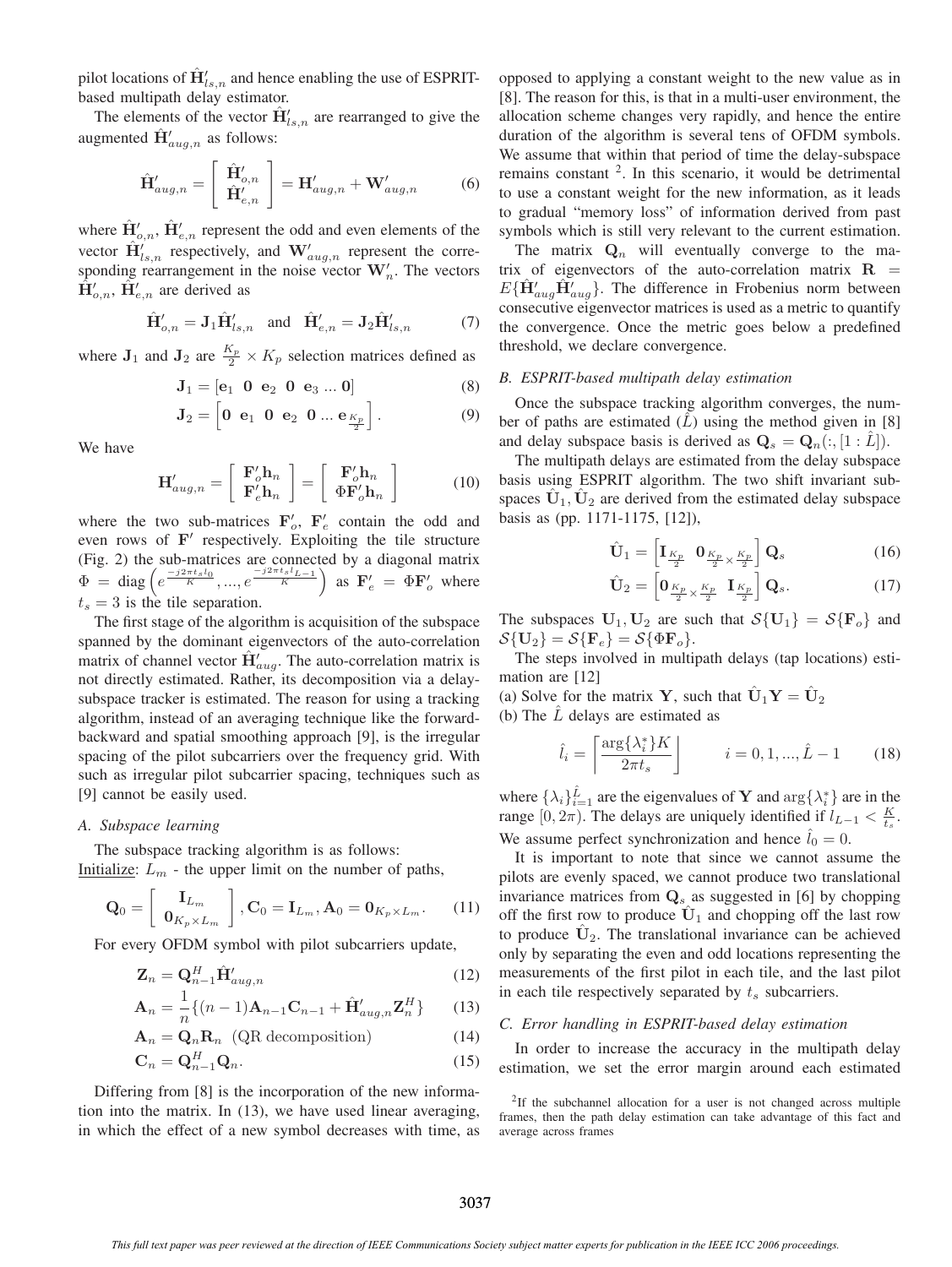delay and construct a vector of delays  $\mathbf{d}_{em} = \begin{bmatrix} L-1 \\ \end{bmatrix} \mathbf{d}_i$ , where Lˆ  $i=0$ 

$$
\mathbf{d}_0 = 0, \ \mathbf{d}_i = \left[ \hat{l}_l - \delta, ..., \hat{l}_i, ..., \hat{l}_i + \delta \right] \text{ and the error margin}
$$

$$
\delta = \left[ \gamma \left( \frac{K_p}{\hat{L} - 1} - 1 \right) \right], \qquad 0 \le \gamma \le 1. \tag{19}
$$

The  $\delta$  determines the number of paths that are estimated given the set of pilot subcarriers.  $\gamma$  is a user-adoptable parameter.

In  $q^{th}$  slot, the channel gains  $\mathbf{h}_{q_1}$  at the delays  $\mathbf{d}_{em}$  on the first OFDM symbol are estimated by solving

$$
\hat{\mathbf{H}}'_{ls,q_1} = \mathbf{F}'_1 \hat{\mathbf{h}}_{q_1} \tag{20}
$$

where  $\mathbf{F}'_1$  is the modified matrix obtained from the K-point DFT matrix by selecting rows corresponding to pilot indices  $\mathcal{I}_p$  and columns corresponding to delays  $\mathbf{d}_{em}$ . Similarly, the channel estimates  $\mathbf{h}_{q3}$  are estimated. The metric **m** is then calculated as

$$
\mathbf{m} = \left| \frac{1}{2} (\hat{\mathbf{h}}_{q_1} + \hat{\mathbf{h}}_{q_3}) \right|^2.
$$
 (21)

In the extended region around each estimated delay  $l_i$ , we take the tap location with largest value of the metric as the improved estimate  $l_i$  given by

$$
\tilde{l}_i = \arg \max_{-\delta \le k \le \delta} \{ m(\hat{l}_i + k) \} \text{ for } 1 \le i \le \hat{L} - 1 \text{ and } \tilde{l}_0 = 0.
$$
\n(22)

The metric used here is specifically designed for a fast fading channel in which the coherence time is an order of a symbol length. In that case, the correlation between the channel response of two symbols falls rapidly after a timeslot length. Therefore, averaging across symbols, further than a slot apart, would reduce the metric value at tap locations to a value that is indistinguishable from noise level. On the other hand, simply averaging the tap power across time would make low-power taps undistinguishable from the noise level, and would not exploit the small-range time correlation between symbols.

Setting the constant  $\gamma = 1$ , pushes the error margin to the largest value, that still produces a single solution to the equation. However, our experiments show that a much lower constant,  $\gamma = 0.5$  is preferable. The reason being, the probability that a non-tap delay metric will surpass the tap-delay metric increases significantly as the error margin increases. The trade-off is hence between making the error margin large enough to include the location of the original channel tap, but not too large to make the tap-delay metric nearly undistinguishable from noise taps.

#### *D. Channel Interpolation*

Once the tap locations are estimated, the improved time domain channel estimates  $h_{ls,q_i}$  are obtained by solving

$$
\hat{\mathbf{H}}'_{ls,q_i} = \mathbf{F}'_2 \hat{\mathbf{h}}_{ls,q_i} \quad i \in (1,3)
$$
\n(23)

where  $\mathbf{F}'_2$  is the modified matrix obtained from the K-point DFT matrix by selecting rows corresponding to pilot indices

 $\mathcal{I}_p$  and columns corresponding to tap locations  $\{\tilde{l}_i\}_{i=0}^{\tilde{L}-1}$ . The channel response on all the subcarriers of desired user is estimated as

$$
\hat{\mathbf{H}}_{q_i} = \mathbf{F}_3 \hat{\mathbf{h}}_{ls,q_i} \quad i \in (1,3)
$$
\n(24)

where  $\mathbf{F}_3$  is the modified matrix obtained from the  $K$ -point DFT matrix by selecting rows corresponding to subcarrier indices  $\mathcal I$  and columns corresponding to tap locations  $\{\tilde{l}_i\}_{i=0}^{\hat{L}-1}$ .

The channel estimates for symbol  $q_2$  is the simple average of the channel estimates of symbols  $q_1$  and  $q_3$ 

$$
\hat{\mathbf{H}}_{q_2} = \frac{1}{2} \{ \hat{\mathbf{H}}_{q_1} + \hat{\mathbf{H}}_{q_3} \}.
$$
 (25)

## IV. SIMULATION AND RESULTS

An OFDMA system is simulated with following parameters, center frequency  $f_c = 2.2 \text{GHz}$ , bandwidth  $B = 20 \text{MHz}$ , total number of subcarriers used  $K = 2048$ , number of useful subcarriers  $K_u = 1680$ , number of subchannels allocated to the desired user per slot  $N_s = 3$ , length of cyclic prefix  $L_{cp} = 512$ , upper limit on the number of paths  $L_m = 15$ ,  $\gamma = 0.5$ , fade rate  $f_d = 240$ Hz.

The performance of the algorithm is evaluated by averaging over different channel realizations by selecting the multipath delays independently for the desired user, using normalized mean square error (NMSE) defined as

$$
\text{NMSE} = \frac{E\left\{\sum_{i\in\mathcal{I}} \left|H_i - \hat{H}_i\right|^2\right\}}{E\left\{\sum_{i\in\mathcal{I}} |H_i|^2\right\}}.
$$
 (26)

The performance of the proposed inter-tile based channel



Fig. 3. NMSE comparison of intra-tile and inter-tile based estimators

estimation method is compared with existing intra-tile based method. The intra-tile based method estimates the channel at